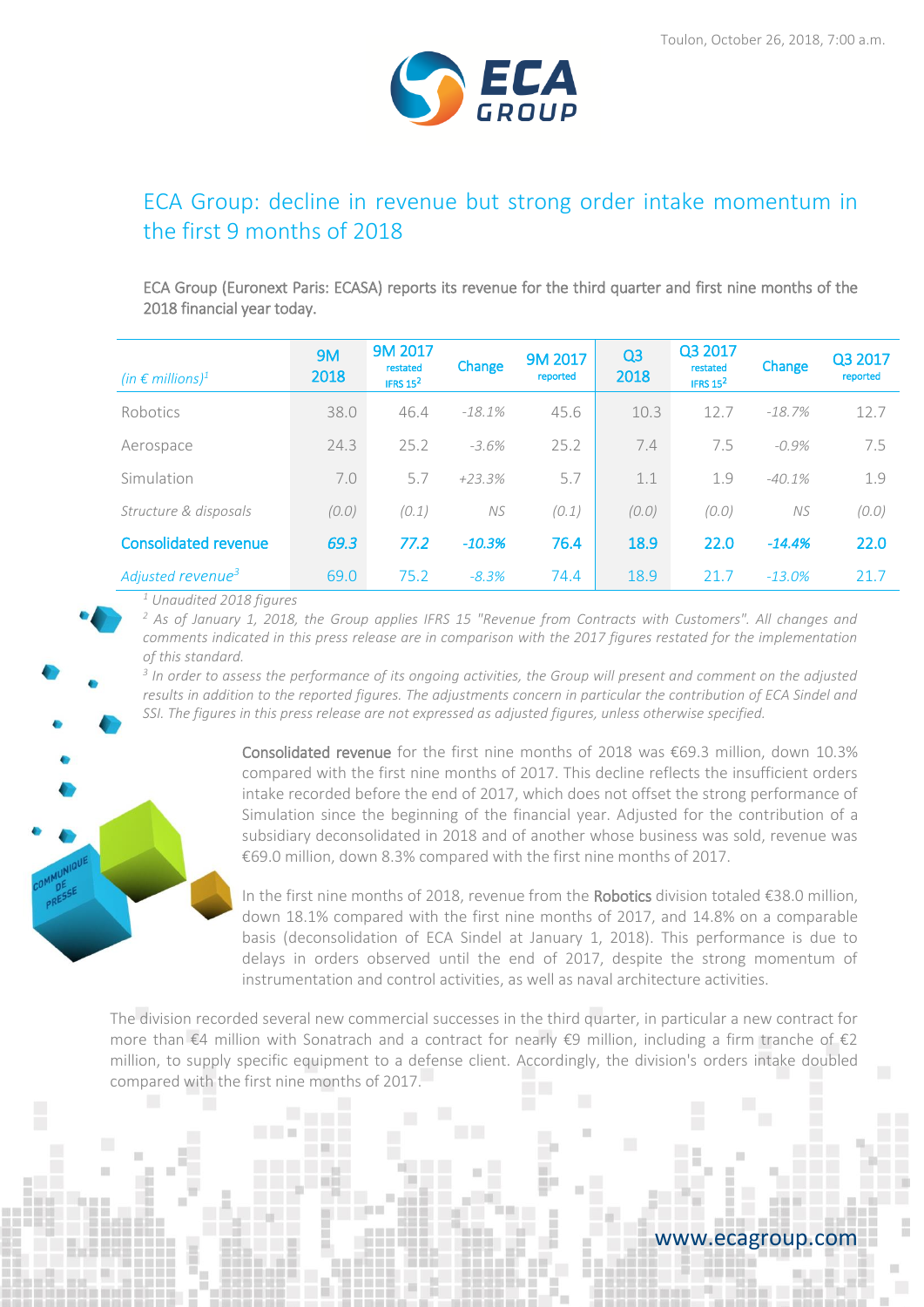

Revenue from the Aerospace division was €24.3 million, down 3.6% compared with the first nine months of 2017. The strong performance of the embedded equipment business only partially offset the decline in the assembly line business.

Lastly, Simulation recorded growth of 23.3% compared with the first nine months of 2017, reaching €7.0 million, driven by the performance of the second contract for military vehicle driving simulators since the start of the financial year. Adjusted for the contribution of the SSI subsidiary, whose business was sold on August 31, the division's revenue was €6.7 million, up 22.6% compared with the first nine months of the 2017 financial year.

### **Outlook**

At September 30, 2018, ECA Group's backlog was €99.8 million, i.e. an increase of 1.1% compared with June 30, 2018 and of 10.3% compared with September 30, 2017 adjusted. The increase in the backlog would be even more significant if it included the LOI signed on October 25 [\(see press release\)](https://www.ecagroup.com/media-file/5265-pr-eca-group-receives-a-letter-of-intent-for-a-contract-worth-more-than-12m-for-the-supply-of-equipment-for-the-french-barracuda-submarines.pdf) for an order of more than €12 million for the supply of equipment to French Barracuda submarines. The Group thus recorded several commercial successes in 2018, with an orders intake up 50% at the end of September, compared with the same period last year. This strong commercial performance, combined with other orders under negotiation, will drive business growth in the medium term. In the short term, however, based on the revenue for the first nine months of the financial year, the Group is unable to confirm its target revenue for 2018, expected to show a slight increase compared with 2017.

As part of the technological and commercial partnership announced with Naval Group ([see press release](https://www.ecagroup.com/en/financial/naval-group-and-eca-group-offer-an-innovative-mine-hunting-solution-to-belgium-and-the-netherlands)  [dated October 9](https://www.ecagroup.com/en/financial/naval-group-and-eca-group-offer-an-innovative-mine-hunting-solution-to-belgium-and-the-netherlands)), in early October ECA Group responded to the call for tenders launched by Belgium for a Belgian-Dutch cooperation for the supply of 12 minehunters equipped with drone systems, and would also supply specific products to another consortium that responded to this call for tenders. Being successful in this bid, which remains very hypothetical at this stage, would represent the most significant order in the history of ECA Group, even in its minimum configuration.

### www.ecagroup.com